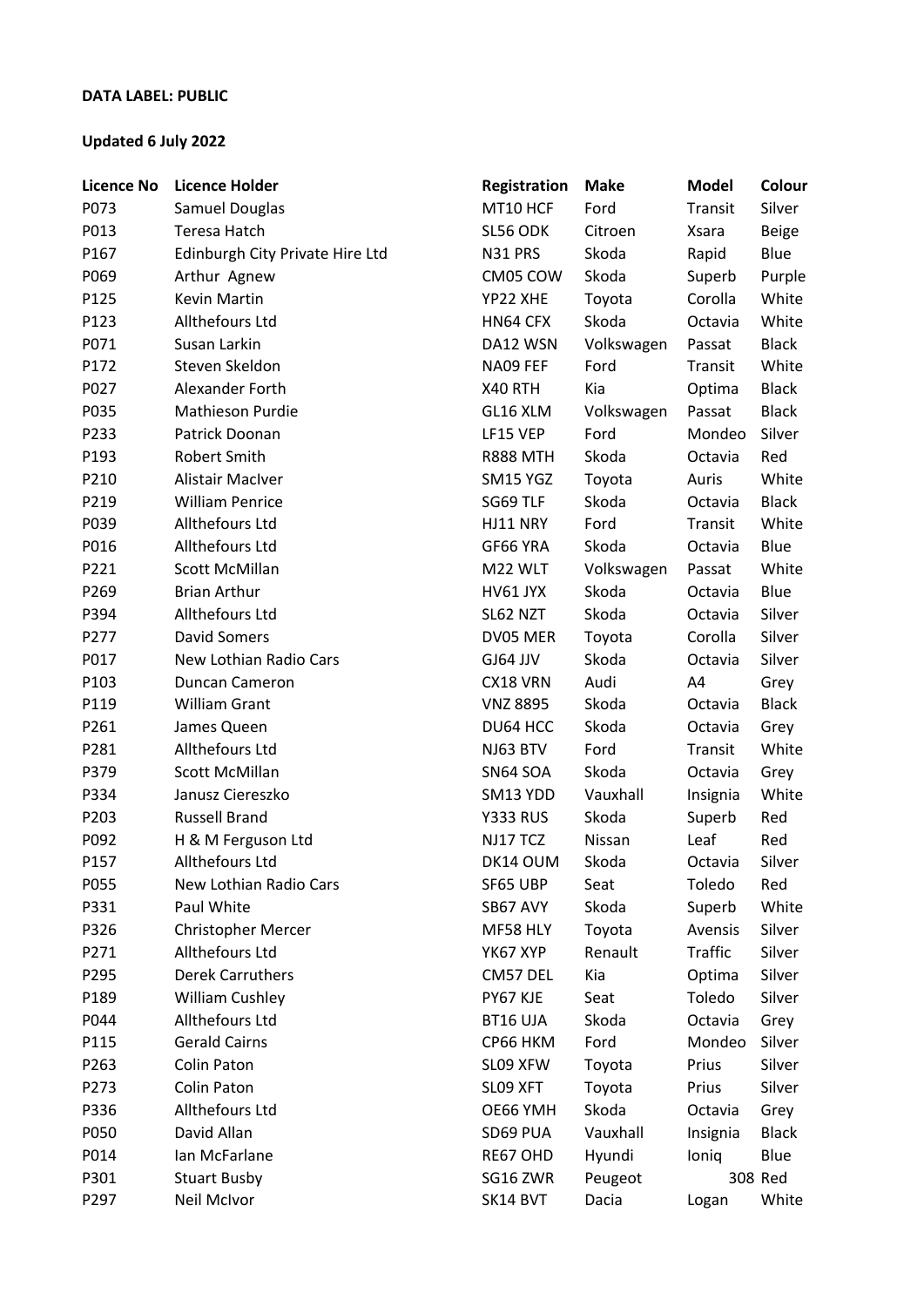| P267 | Alexander McKee                 | B19 CMK            | Skoda      | Superb     | Green        |
|------|---------------------------------|--------------------|------------|------------|--------------|
| P343 | Real Radio Cars Limited         | KY62 HBB           | Peugeot    |            | 508 Black    |
| P059 | <b>Frederick Miller</b>         | SB14 UBS           | Volkswagen | Passat     | Red          |
| P099 | <b>Francis Gallagher</b>        | GH19 GHK           | Skoda      | Octavia    | Grey         |
| P169 | Alan Church                     | PX21 OPT           | Seat       | Leon       | White        |
| P122 | <b>Coulman Coaches Ltd</b>      | MJ16 MZG           | Ford       | Mondeo     | White        |
| P021 | James Baillie                   | FN18 NBY           | Toyota     | Avensis    | Grey         |
| P213 | Scott Kemp                      | SA60 VTK           | Volkswagen | Passat     | Silver       |
| P063 | Henry Sneddon                   | SM15 AHJ           | Dacia      | Logan      | White        |
| P132 | Ronald Blake                    | SG16 UXJ           | Volkswagen | Jetta      | Blue         |
| P058 | <b>Frederick Miller</b>         | SB14 UBJ           | Volkswagen | Passat     | Red          |
| P223 | <b>Richard Baker</b>            | NX69 UFV           | Skoda      | Octavia    | Blue         |
| P096 | John Wood                       | GK14 KWL           | Volkswagen | Passat     | Silver       |
| P164 | Varol Bulut                     | HV11 LJX           | Ford       | Mondeo     | Silver       |
| P192 | Edinburgh City Private Hire Ltd | EX61 ZDM           | Skoda      | Octabia    | Maroon       |
| P195 | Edinburgh City Private Hire Ltd | GM14 OYV           | Skoda      | Octavia    | Grey         |
| P190 | Edinburgh City Private Hire Ltd | SV61 UMH           | Skoda      | Octavia    | Red          |
| P201 | Edinburgh City Private Hire Ltd | YD62 PFZ           | Skoda      | Octavia    | Grey         |
| P200 | Edinburgh City Private Hire Ltd | PK62 FFS           | Skoda      | Octavia    | Grey         |
| P211 | <b>Thomas Fullerton</b>         | SK13 UJO           | Skoda      | Superb     | Silver       |
| P131 | William Wardrop                 | GL19 ZVZ           | Volkswagen | Passat     | White        |
| P240 | Donna Kemp                      | SR14 FYJ           | Skoda      | Octavia    | White        |
| P265 | Raymond Duffy                   | R <sub>2</sub> DFY | Volvo      | <b>S80</b> | Silver       |
| P238 | <b>William Stewart</b>          | T77 WUL            | Skoda      | Superb     | Grey         |
| P198 | William Lamont                  | B11 YLM            | Toyota     | Corolla    | White        |
| P232 | Gordon Hesketh                  | SN63 UUS           | Skoda      | Octavia    | <b>Black</b> |
| P070 | Allthefours Ltd                 | MM10 LCZ           | Ford       | Transit    | White        |
| P082 | Stephen Cameron                 | FG70 PNJ           | Toyota     | Corolla    | <b>Black</b> |
| P089 | Edinburgh City Private Hire Ltd | FT10 LCE           | Skoda      | Octavia    | tbc          |
| P077 | Edinburgh City Private Hire Ltd | MA14 XWT           | Dacia      | Logan      | White        |
| P129 | Scott McMillan                  | SK64 PJX           | Skoda      | Octavia    | Blue         |
| P137 | David Leckie                    | MT19 VMJ           | Toyota     | Corolla    | White        |
| P138 | <b>Thomas Fullerton</b>         | PA62 BBK           | Volkswagen | Passat     | Blue         |
| P446 | Asim Mahmood                    | BF09 XTN           | Honda      | Civic      | Grey         |
| P151 | Allan Gibson                    | FR13 ZGX           | Skoda      | Octavia    | Grey         |
| P291 | Colin Hunter                    | FM16 AEZ           | Toyota     | Avensis    | Grey         |
| P179 | <b>Mohammed Shabbir</b>         | GD19 EKL           | Skoda      | Octavia    | Blue         |
| P053 | David Paterson                  | GK69 LVO           | Skoda      | Octavia    | Silver       |
| P026 | Mohammed Farooq Ahmed           | CE16 FSS           | Dacia      | Logan      | Blue         |
| P182 | Henry Sneddon                   | SB69 SRO           | Dacia      | Logan      | White        |
| P140 | James Tough                     | SH60 WHP           | Skoda      | Octavia    | Maroon       |
| P194 | A2B WL Ltd                      | KE06 NXL           | Renault    | Master     | White        |
| P031 | Scott McMillan                  | <b>SO16 VXZ</b>    | Skoda      | Octavia    | Grey         |
| P061 | Roseanne Hope                   | SD17 CVU           | Skoda      | Octavia    | Blue         |
| P214 | <b>Alexander Menzies</b>        | SF17 JGJ           | Skoda      | Octavia    | Blue         |
| P217 | Elaine Mann                     | SM66 HFT           | Toyota     | Avensis    | <b>Black</b> |
| P215 | David Lynch                     | SL15 EEZ           | Toyota     | Auris      | White        |
| P225 | George Leslie                   | SV62 XOL           | Ford       | Mondeo     | <b>Black</b> |
| P237 | John McCrory                    | JM10 TAX           | Skoda      | Superb     | Grey         |
| P231 | <b>RCRM Ltd</b>                 | BT62 HTV           | Ford       | Transit    | White        |
|      |                                 |                    |            |            |              |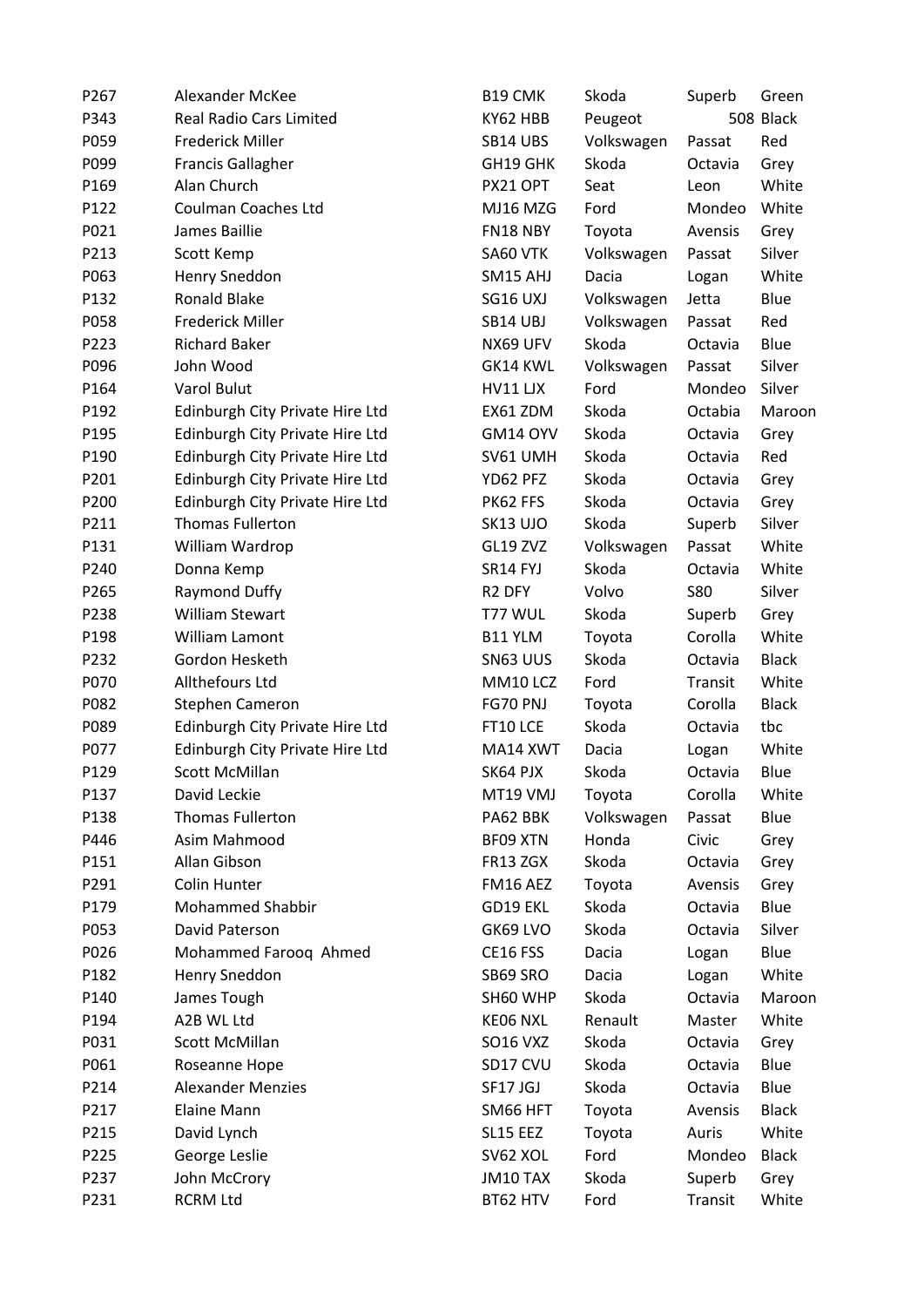| P143 | David Leckie                    | MT69 AEN        | Toyota     | Corolla      | White        |
|------|---------------------------------|-----------------|------------|--------------|--------------|
| P057 | <b>Scott McMillan</b>           | SC15 UOG        | Skoda      | Rapid        | White        |
| P467 | Scott McMillan                  | SM14 KKV        | Skoda      | Superb       | Silver       |
| P006 | <b>Richard Law</b>              | LD19 UOB        | Kia        | Optima       | Silver       |
| P236 | Robert Larkin                   | RK68 UVJ        | Hyundai    | loniq        | Grey         |
| P218 | <b>Steven Pow</b>               | NX61 RGY        | Toyota     | Avensis      | Silver       |
| P003 | Marcin Zygadlo                  | <b>SG60 0VW</b> | Skoda      | Octavia      | Blue         |
| P051 | John Blair                      | YR65 CME        | Skoda      | Octavia      | Grey         |
| P074 | Angela Allan                    | SP57 BYJ        | Renault    | Master       | Blue         |
| P341 | David Wilson                    | SA13 AWY        | Volkswagen | Passat       | Blue         |
| P278 | Lukasz Mroziewicz               | WR66 MKG        | Skoda      | Octavia      | Grey         |
| P323 | Edinburgh City Private Hire Ltd | BP15 LJY        | Seat       | Toledo       | Blue         |
| P248 | H & M Ferguson Ltd              | SK18 UXF        | Nissan     | Leaf         | White        |
| P163 | David Graham                    | DG15 WUO        | Ford       | Focus        | Red          |
| P345 | Derek Corrigan                  | EK66 YTN        | Hyundai    | i40          | <b>Black</b> |
| P043 | David Leckie                    | MT19 VMH        | Toyota     | Corolla      | White        |
| P028 | lan Jack                        | MJ67 OER        | Toyota     | Auris        | Silver       |
| P222 | James McNeill                   | J777 TAX        | Volkswagen | Passat       | White        |
| P227 | <b>Stuart Smillie</b>           | GL18 ZYE        | Volkswagen | Passat       | Silver       |
| P243 | Frank Gray                      | GD66 FDO        | Skoda      | Octavia      | Blue         |
| P114 | <b>Andrew Black</b>             | VX18 XZC        | Vauxhall   | Insignia     | Silver       |
| P262 | A2B WL Ltd                      | ML16 FSK        | Toyota     | Avensis      | White        |
| P321 | Muhammad Mahmood                | SM07 GFE        | Citroen    | <b>Xsara</b> | Silver       |
| P318 | Allthefours Ltd                 | MM15 VCW        | Skoda      | Octavia      | Silver       |
| P328 | James Wilson                    | PX09 XLM        | Skoda      | Octavia      | Grey         |
| P173 | <b>Andrew Cross</b>             | X60 DRU         | Dacia      | Logan        | White        |
| P007 | Crawford Doolan                 | VN13 SRX        | Volkswagen | Passat       | <b>Black</b> |
| P286 | Claire Leckie                   | MJ69 YBU        | Toyota     | Corolla      | White        |
| P290 | Patrick Tierney                 | <b>BG13 HFK</b> | Vauxhall   | Insignia     | Grey         |
| P302 | H & M Ferguson Ltd              | SN70 OZR        | Mercedes   | Sprinter     | White        |
| P303 | H & M Ferguson Ltd              | SN70 OZS        | Mercdes    | Sprinter     | White        |
| P304 | H & M Ferguson Ltd              | SN65 ACZ        | Mercedes   | Sprinter     | White        |
| P305 | H & M Ferguson Ltd              | SM71 TXW        | Mercedes   | Sprinter     | White        |
| P208 | Robert McPhail                  | ML22 OWZ        | Toyota     | Corolla      | White        |
| P111 | Edinburgh City Private Hire Ltd | SC15 NDJ        | Dacia      | Logan        | White        |
| P327 | Allthefours Ltd                 | EA15 YHM        | Vauxhall   | Vivaro       | White        |
| P329 | James Taylor                    | SH65 YZJ        | Dacia      | Logan        | White        |
| P205 | <b>Elaine Mann</b>              | YT66 DXF        | Ford       | Mondeo       | Green        |
| P339 | Alun Cornwall                   | AC66 TAX        | Skoda      | Superb       | Silver       |
| P342 | Bartlomiej Kubiak               | SB14 ZCJ        | Volkswagen | Passat       | Silver       |
| P145 | <b>Alistair Stanley</b>         | ST65 KZK        | Dacia      | Logan        | Red          |
| P086 | Scott McMillan                  | SG15 YWO        | Skoda      | Superb       | Silver       |
| P346 | A2B WL Ltd                      | SB08 NYN        | Ford       | Transit      | White        |
| P350 | Saqib Sheikh                    | ND64 PHF        | Toyota     | Auris        | <b>Black</b> |
| P352 | William McGaughay               | LD18 WLC        | Kia        | Optima       | <b>Black</b> |
| P299 | Gary Baird                      | MD19 ACZ        | Toyota     | Corolla      | <b>Black</b> |
| P354 | Allthefours Ltd                 | <b>SL11 GOC</b> | Skoda      | Octavia      | Maroon       |
| P353 | Allthefours Ltd                 | WO14 WJD        | Skoda      | Octavia      | Blue         |
| P356 | Allthefours Ltd                 | NJ10 VWY        | Ford       | Transit      | White        |
| P349 | Patrick Barnes                  | MV16 MXG        | Toyota     | Auris        | Silver       |
|      |                                 |                 |            |              |              |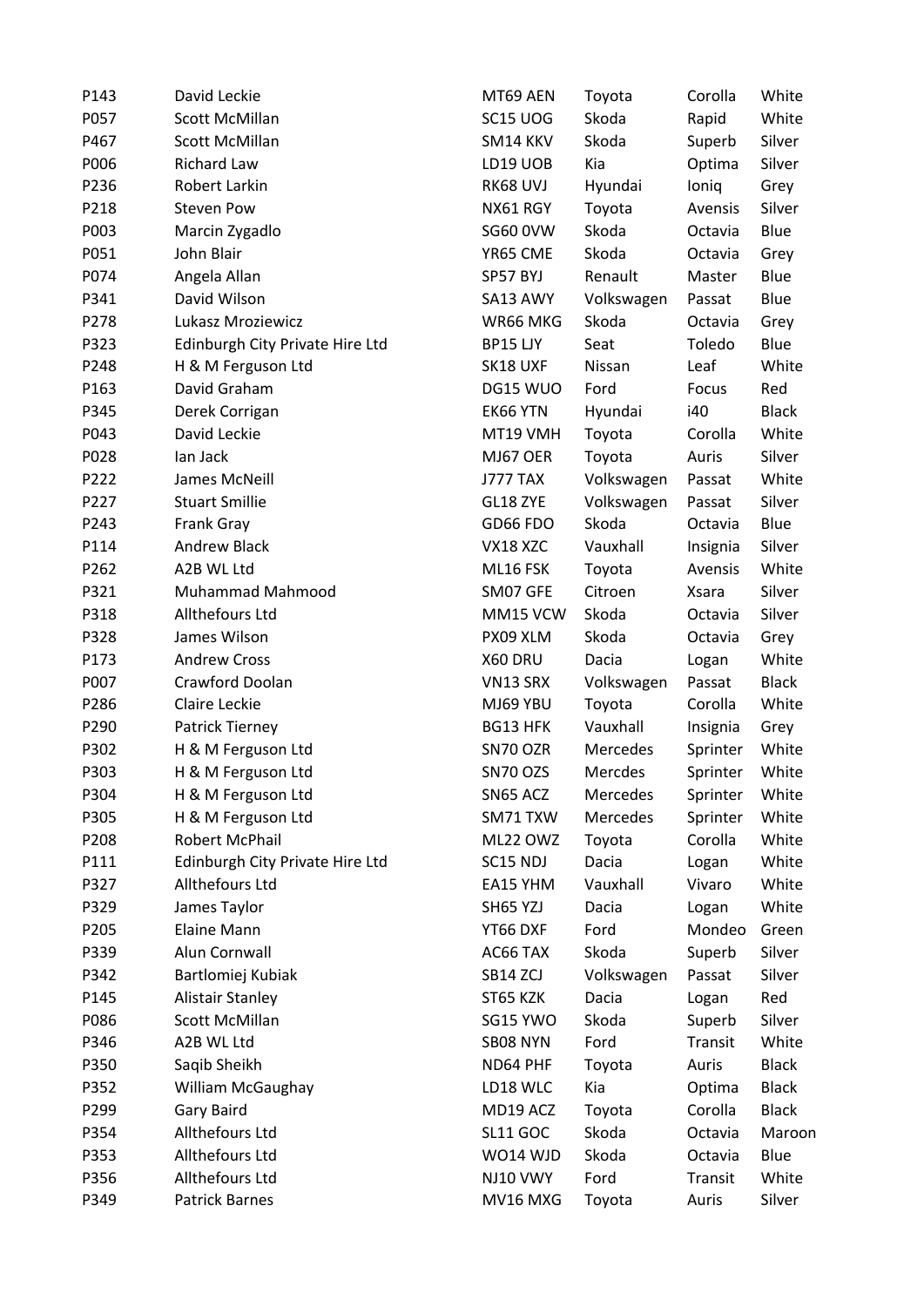| P360 | Jeffrey Pincott                       | GN61 LVK        | Vauxhall   | Insignia | Grey         |
|------|---------------------------------------|-----------------|------------|----------|--------------|
| P364 | Mark Kerr                             | SB15 CXW        | Vauxhall   | Insignia | <b>Black</b> |
| P366 | Scott McMillan                        | GJ15 ZKA        | Skoda      | Superb   | Silver       |
| P260 | West Lothian Premier Private Hire LLP | ST10 CCE        | Ford       | Transit  | White        |
| P022 | <b>Bruce Brown</b>                    | LN18 FKG        | Peugeot    |          | 308 Grey     |
| P155 | John Morrison                         | MJ68 CXZ        | Toyota     | Auris    | White        |
| P369 | Muhammad Asif                         | GD16 UDU        | Skoda      | Octavia  | Grey         |
| P370 | Allthefours Ltd                       | OU17 WWF        | Skoda      | Octavia  | Silver       |
| P371 | H & M Ferguson Ltd                    | SN16 CFG        | Mercedes   | Sprinter | White        |
| P373 | H & M Ferguson Ltd                    | SN16 CFE        | Mercedes   | Sprinter | White        |
| P133 | <b>Charles Rafferty</b>               | GY65 UMF        | Audi       | A6       | <b>Black</b> |
| P090 | Sandra Finlayson                      | EK14 WNZ        | Hyundai    | 140      | Silver       |
| P375 | Colin Broadley                        | SM21 CGE        | Toyota     | Corolla  | <b>Black</b> |
| P381 | Fayaz Hussain                         | FD66 WPW        | Skoda      | Octavia  | Grey         |
| P385 | Edinburgh City Private Hire Ltd       | NC62 NEO        | Skoda      | Superb   | <b>Black</b> |
| P383 | Edinburgh City Private Hire Ltd       | GL69 RXG        | Skoda      | Octavia  | <b>Black</b> |
| P102 | Naseem Kousar                         | MW61 LHG        | Skoda      | Octavia  | Silver       |
| P391 | <b>Gerald McCallion</b>               | YA65 JYU        | Kia        | Optima   | <b>Black</b> |
| P368 | Agnes Jamieson                        | AG55 TAX        | Toyota     | Corolla  | Gray         |
| P357 | Pro Race Scotland Ltd                 | SJ62 UWN        | Ford       | Transit  | Silver       |
| P395 | Allthefours Ltd                       | LB65 UNW        | Skoda      | Octavia  | Blue         |
| P386 | Edinburgh City Private Hire Ltd       | GK69 LUD        | Skoda      | Octavia  | <b>Black</b> |
| P170 | <b>Newbigging Travel Ltd</b>          | K40 DFY         | Skoda      | Octavia  | Blue         |
| P202 | Allthefours Ltd                       | OV61 OZK        | Skoda      | Octavia  | <b>Black</b> |
| P397 | Malcolm Cowan                         | YJ11 HAE        | Peugeot    | Boxer    | Grey         |
| P127 | Allthefours Ltd                       | FT62 HLC        | Skoda      | Octavia  | Silver       |
| P097 | Callum Gray                           | GL19 XNE        | Skoda      | Octavia  | Silver       |
| P411 | Edinburgh City Private Hire Ltd       | SM62 BJX        | Skoda      | Octavia  | Red          |
| P410 | Edinburgh City Private Hire Ltd       | FV13 HVD        | Skoda      | Superb   | Grey         |
| P409 | Edinburgh City Private Hire Ltd       | SD62 JFA        | Ford       | Mondeo   | White        |
| P408 | Edinburgh City Private Hire Ltd       | FT12 DZF        | Skoda      | Octavia  | Grey         |
| P407 | Edinburgh City Private Hire Ltd       | SK62 NTM        | Skoda      | Octavia  | Grey         |
| P413 | Asim Arshed                           | SE17 OEU        | Dacia      | Logan    | Blue         |
| P412 | Karen Garvin                          | <b>H18 SSG</b>  | Volkswagen | Passat   | Silver       |
| P161 | Medhat Ali                            | FL17 UYD        | Toyota     | Auris    | Silver       |
| P417 | <b>Elaine Mann</b>                    | MF17 ZWM        | Dacia      | Logan    | White        |
| P418 | Allthefours Ltd                       | LD65 XBA        | Skoda      | Octavia  | Grey         |
| P148 | Allthefours Ltd                       | YB63 EYR        | Skoda      | Octavia  | Red          |
| P020 | Allthefours Ltd                       | EO08 XHY        | Ford       | Transit  | White        |
| P424 | Fazaila Ali                           | FN68 UCT        | Toyota     | Auris    | Silver       |
| P423 | Mark Johnstone                        | MJ11 AUG        | Skoda      | Superb   | Silver       |
| P428 | <b>Carsons Transport Ltd</b>          | GL67 MFZ        | Skoda      | Superb   | <b>Black</b> |
| P430 | A2B WL Ltd                            | YK17 HFS        | Toyota     | Auris    | White        |
| P419 | <b>Carsons Transport Ltd</b>          | NJ63 KVW        | Ford       | Transit  | White        |
| P422 | David Grant                           | <b>BV14 MHK</b> | Skoda      | Octavia  | Silver       |
| P139 | A2B WL Ltd                            | MF69 PRX        | Toyota     | Corolla  | <b>Black</b> |
| P458 | Edinburgh City Private Hire Ltd       | GD65 TXC        | Skoda      | Superb   | Silver       |
| P104 | Allthefours Ltd                       | MT10 HCG        | Ford       | Transit  | Silver       |
| P018 | Saif Ullah                            | SL11 YWC        | Skoda      | Octavia  | Silver       |
| P333 | <b>Ahmad Bilal</b>                    | YL65 EYS        | Skoda      | Octavia  | Red          |
|      |                                       |                 |            |          |              |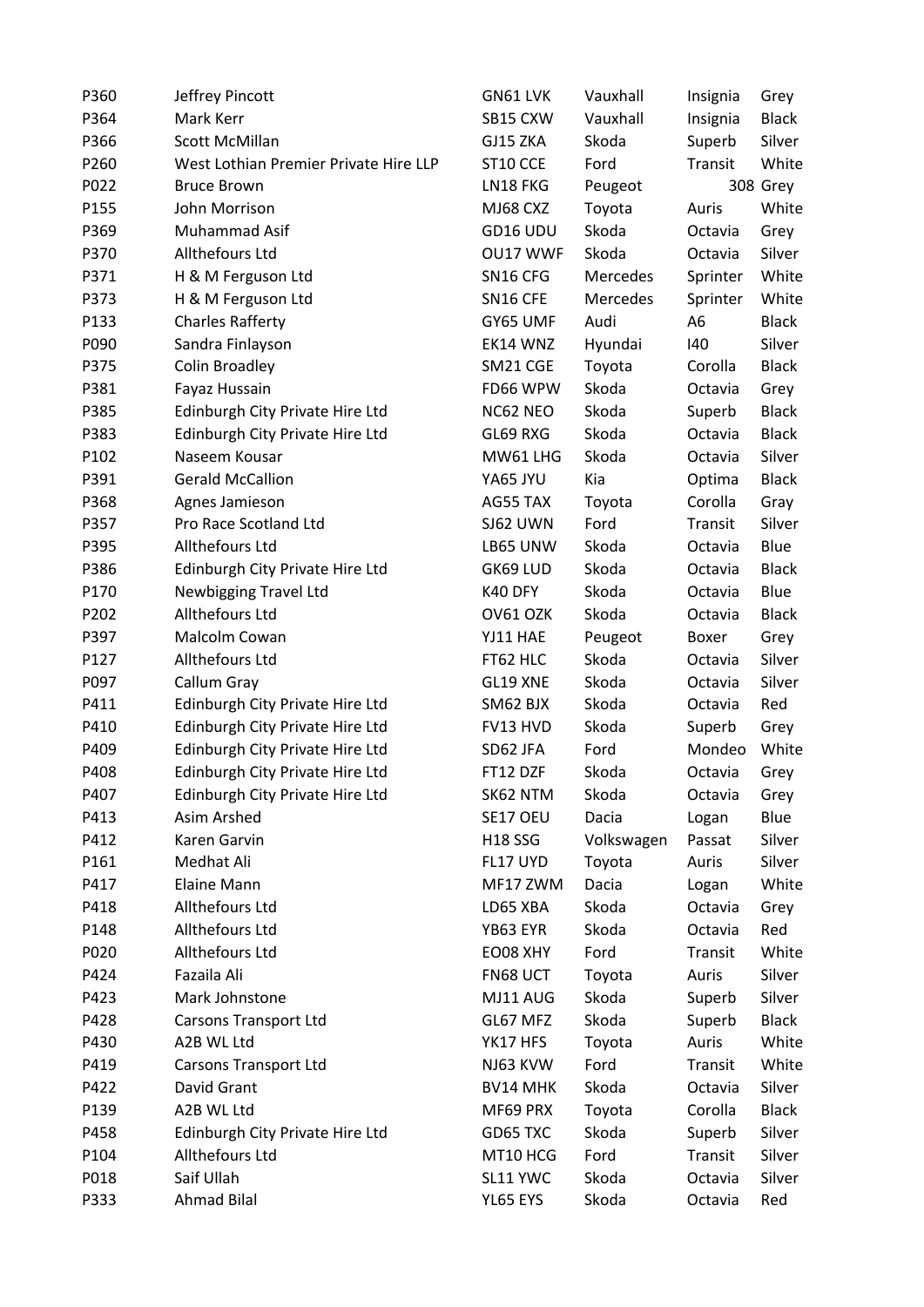| GA09 JCK<br>P365<br>Gary Jackson                    | Honda      | Civic        | White         |
|-----------------------------------------------------|------------|--------------|---------------|
| P340<br>Servet Genek<br>VX65 JZC                    | Volkswagen | Passat       | Grey          |
| Allthefours Ltd<br>P433<br>LX59 GLJ                 | Ford       | Transit      | White         |
| Allthefours Ltd<br>P184<br>VU11 JNK                 | Skoda      | Octavia      | Grey          |
| Allthefours Ltd<br>P401<br>NA63 BYF                 | Skoda      | Octavia      | Red           |
| <b>Brian Wallace</b><br>P435<br>DA63 HKD            | Skoda      | Octavia      | Blue          |
| Scott McMillan<br>P091<br>OV16 LUJ                  | Skoda      | Octavia      | Silver        |
| P085<br>Jacek Wasik<br>MM15 TKX                     | Ford       | Mondeo       | Red           |
| P083<br><b>Elaine Mann</b><br>SL67 ETE              | Dacia      | Logan        | White         |
| P296<br>Christopher Noonan<br>DX14 ZGL              | Vauxhall   | Insignia     | <b>Black</b>  |
| P147<br><b>Graeme Stewart</b><br>NU62 DVL           | Skoda      | Octavia      | Silver        |
| Colin McNeil<br>P239<br>SD62 KUS                    | Volkswagen | Passat       | Grey          |
| P258<br><b>Mohsin Malik</b><br>YP15 MVZ             | Vauxhall   | Insignia     | White         |
| P298<br>Carsons Transport Ltd<br>SH68 OJD           | Skoda      | Octavia      | Grey          |
| P307<br>Ahsan Shah<br>SJ64 KHK                      | Vauxhall   | Insignia     | Green         |
| P392<br><b>Elaine Mann</b><br>NA64 YHN              | Dacia      | Logan        | Red           |
| Charles Watson<br>P420<br>SP62 WWG                  | Vauxhall   | Insignia     | Silver        |
| P041<br>Nikolaos Adamoudis<br>SW14 LKV              | Skoda      | Octavia      | Silver        |
| Allthefours Ltd<br>P110<br>NK63 XCF                 | Skoda      | Octavia      | Blue          |
| Rai Khan<br>P315<br>RA14 ZZZ                        | Toyota     | Auris        | <b>Bronze</b> |
| P396<br>James I McNeil<br>SN65 ADZ                  | Mercedes   | Sprinter     | White         |
| P065<br>Muhammad Tariq<br>FY13 FGF                  | Volkswagen | Passat       | Silver        |
| Pro Race Scotland Ltd<br>P437<br>KX10 FGK           | Ford       | Transit      | Silver        |
| Scott McMillan<br>P186<br>GM14 CVT                  | Skoda      | Octavia      | Grey          |
| Ronald Mann<br>P106<br>BX58 ORY                     | LDV        | Maxus        | White         |
| David Paton<br>P442<br>VN15 EDC                     | Audi       | A6           | Grey          |
| Allthefours Ltd<br>P440<br>VU62 VSP                 | Skoda      | Octavia      | Silver        |
| SD18 LAE<br>P451<br><b>Craig Speirs</b>             | Dacia      | Logan        | White         |
| Allthefours Ltd<br>P322<br>NL62 BVU                 | Ford       | Transit      | White         |
| P359<br><b>Carsons Transport Ltd</b><br>SJ17 JSS    | Ford       | Mondeo       | Red           |
| P452<br>Mona Aeysha Khalid<br>SL10 ABX              | Citroen    | <b>Xsara</b> | Silver        |
| SC65 WXM<br>P454<br>Edinburgh City Private Hire Ltd | Skoda      | Octavia      | Grey          |
| P455<br>Edinburgh City Private Hire Ltd<br>SB17 EUY | Dacia      | Logan        | Silver        |
| Edinburgh City Private Hire Ltd<br>P456<br>AF64 VYY | Ford       | Focus        | Silver        |
| P457<br>Edinburgh City Private Hire Ltd<br>SJ10 XYP | Skoda      | Octavia      | Green         |
| Kevin Cadden<br>P019<br>P19 KPC                     | Volkswagen | Jetta        | Blue          |
| New Lothian Radio Cars<br>P040<br>GD16 YJU          | Skoda      | Octavia      | Silver        |
| Allthefours Ltd<br>P460<br>BN63 LHZ                 | Skoda      | Octavia      | <b>Black</b>  |
| Allthefours Ltd<br>P461<br>ST62 FGK                 | Skoda      | Octavia      | Silver        |
| Leslie Brown<br>P274<br><b>BU15 MVL</b>             | Vauxhall   | Insignia     | Red           |
| <b>Steven Rumbles</b><br>FL67 RMU<br>P300           | Ford       | Mondeo       | White         |
|                                                     |            |              |               |
| David Leckie<br>P463<br>MD18 FBN                    | Toyota     | Auris        | White         |
| David Russell<br>P462<br>SE19 WNS                   | Skoda      | Octavia      | Blue          |
| Samuel Douglas<br>P009<br>BX58 ORY                  | LDV        | Maxux        | White         |
| Thomas Fullerton<br>P426<br>HN11 CXJ                | Skoda      | Superb       | White         |
| P465<br>Scott McMillan<br>SL14 EXH                  | Skoda      | Octavia      | <b>Black</b>  |
| John Johnston<br>P469<br>SP15 ZDW                   | Vauxhall   | Insignia     | Red           |
| Edinburgh City Private Hire Ltd<br>P470<br>NC62 NEN | Skoda      | Superb       | Silver        |
| Edinburgh City Private Hire Ltd<br>P471<br>NC62 NMV | Skoda      | Superb       | <b>Black</b>  |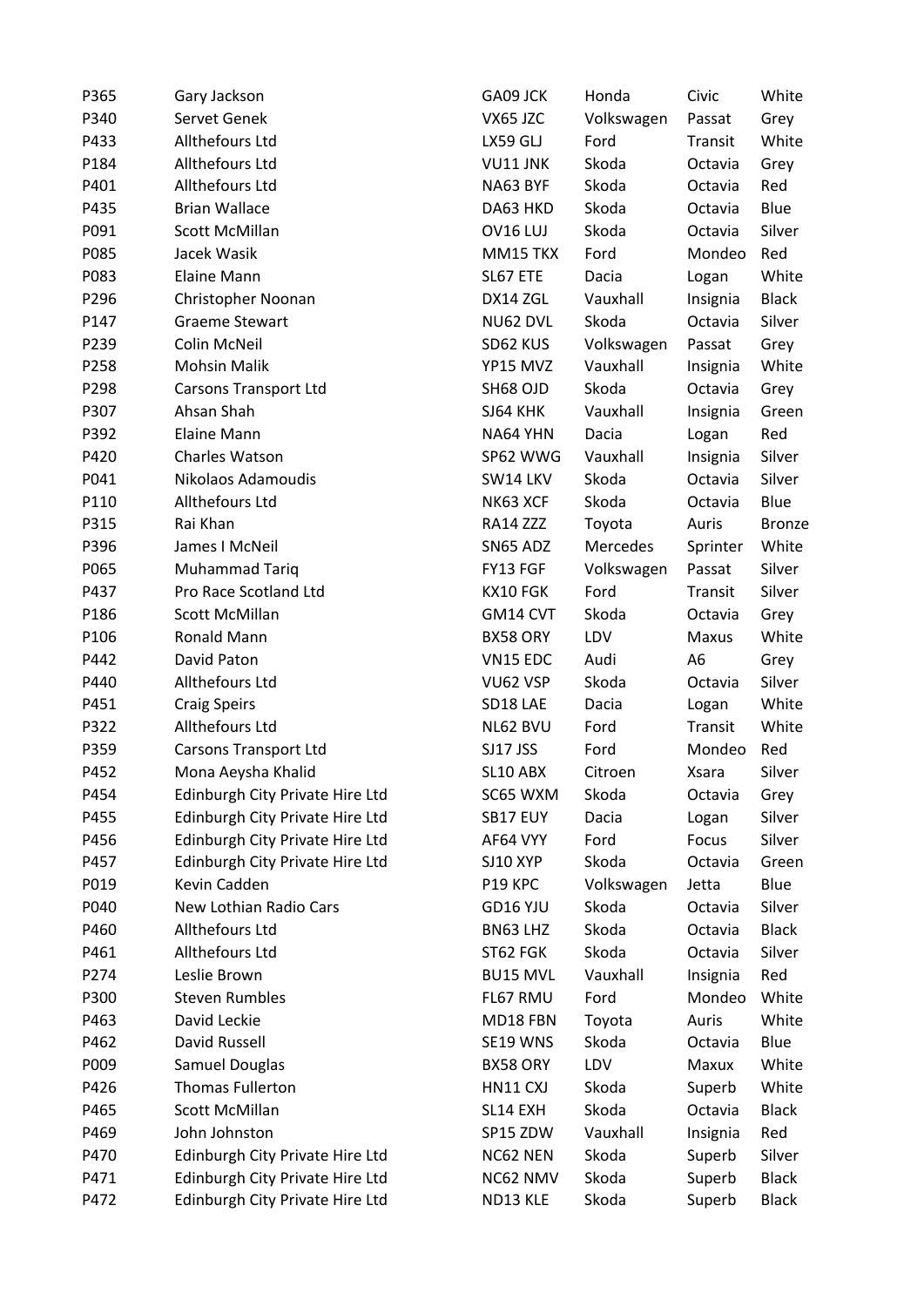| P459 | <b>Wilson Innes</b>             | LS12 BXO             | Volkswagen | Passat         | <b>Brown</b> |
|------|---------------------------------|----------------------|------------|----------------|--------------|
| P473 | Moira McElroy                   | SL16 DSO             | Skoda      | Octavia        | Blue         |
| P384 | Edinburgh City Private Hire Ltd | SL13 XFP             | Skoda      | Superb         | White        |
| P268 | Allthefours Ltd                 | MJ11 SZF             | Ford       | Transit        | White        |
| P387 | Edinburgh City Private Hire Ltd | ND13 KLC             | Skoda      | Superb         | Grey         |
| P317 | Imran Farooq                    | NJ14 GHV             | Skoda      | Octavia        | Blue         |
| P351 | lain Holt                       | JT14 HLT             | Skoda      | Octavia        | Blue         |
| P388 | Edinburgh City Private Hire Ltd | NC62 NHU             | Skoda      | Superb         | <b>Black</b> |
| P052 | <b>Carsons Transport Ltd</b>    | BX11 KZR             | Renault    | <b>Traffic</b> | Blue         |
| P121 | Laszlo Major                    | SG12 JXL             | Vauxhall   | Insignia       | White        |
| P220 | Remus Pitigoi                   | KO66 AFY             | Skoda      | Octavia        | Grey         |
| P338 | Scott McMillan                  | NG12 PGK             | Ford       | Transit        | White        |
| P188 | Mark Cornwall                   | CU67 YFK             | Skoda      | Superb         | White        |
| P241 | Allthefours Ltd                 | SB64 MDN             | Skoda      | Octavia        | Blue         |
| P081 | <b>Express Taxis Ltd</b>        | DG61 YBJ             | Skoda      | Octavia        | <b>Black</b> |
| P207 | <b>Express Taxis Ltd</b>        | DG17 RXO             | Toyota     | Avensis        | White        |
| P235 | Jonathan Francis                | SN16 XEO             | Mazda      |                | 6 Red        |
| P079 | Allthefours Ltd                 | SA11 UZD             | Ford       | Transit        | White        |
| P054 | <b>RCRM Ltd</b>                 | LP10 EEY             | Skoda      | Superb         | Silver       |
| P244 | Mazhar Iqbal                    | GK18 NVZ             | Skoda      | Octavia        | <b>Black</b> |
| P168 | Allthefours Ltd                 | GC14 BDF             | Skoda      | Octavia        | Grey         |
| P257 | Allthefours Ltd                 | MW64 WCK             | Skoda      | Octavia        | Red          |
| P270 | Allthefours Ltd                 | FM14 TLF             | Skoda      | Octavia        | White        |
| P242 | Catalin-Dumitru Vasile          | MK21 XUP             | Toyota     | Corolla        | White        |
| P324 | Edinburgh City Private Hire Ltd | EF18 TZP             | Hyundai    | 140se          | White        |
| P285 | H & M Ferguson Ltd              | SN <sub>20</sub> RHJ | Mercedes   | Sprinter       | White        |
| P287 | H & M Ferguson Ltd              | SN20 RHK             | Mercedes   | Sprinter       | White        |
| P226 | <b>Balal Mohammed</b>           | SJ66 EYT             | Vauxhall   | Astra          | White        |
| P098 | Pro Race Scotland Ltd           | RJ13 VTL             | Ford       | Transit        | Silver       |
| P282 | Khalid Khan                     | YY64 KZK             | Volkswagen | Passat         | Grey         |
| P316 | David Allan                     | SA18 ZZG             | Vauxhall   | Insignia       | Silver       |
| P319 | Sultan Sheikh                   | KY63 HAO             | Seat       | Toledo         | Blue         |
| P427 | Allthefours Ltd                 | EA13 ZYW             | Ford       | Transit        | White        |
| P361 | <b>David Collins</b>            | RV17 ZWS             | Kia        | Optima         | <b>Black</b> |
| P078 | <b>Carsons Transport Ltd</b>    | YX61 FGA             | Renault    | Master         | Grey         |
| P389 | Muhammad Khan                   | PY16 JRU             | Seat       | Toledo         | White        |
| P398 | Neil Semple                     | WF16 ZTD             | Skoda      | Superb         | <b>Black</b> |
| P402 | Sheraz Khawaja                  | MD64 HXG             | Ford       | Mondeo         | Blue         |
| P403 | Shahid Raza                     | YY63 XZT             | Volkswagen | Passat         | <b>Black</b> |
| P293 | <b>Express Taxis Ltd</b>        | <b>NK66 TKO</b>      | Toyota     | Avensis        | Grey         |
| P175 | <b>Thomas Fullerton</b>         | MT13 LHO             | Toyota     | Avensis        | White        |
| P393 | <b>Thomas Quay</b>              | SC65 WXM             | Skoda      | Octavia        | Grey         |
| P064 | Edinburgh City Private Hire Ltd | SM16 TYG             | Skoda      | Otavia         | Red          |
| P107 | Hafiz Rafique                   | SN19 BPJ             | Toyot      | Corolla        | <b>Black</b> |
| P405 | Soji John                       | GL18 ZYO             | Volkswagen | Passat         | Silver       |
| P415 | Cezary Zurawski                 | GF65 MZX             | Skoda      | Superb         | <b>Black</b> |
| P374 | Paul Krendler                   | GM15 GUG             | Volkswagen | Passat         | Grey         |
| P376 | Rashid Majeed                   | FY13 FBN             | Volkswagen | Passat         | Grey         |
| P025 | Allthefours Ltd                 | <b>FV10 XJO</b>      | Skoda      | Octavia        | White        |
| P330 | Allthefours Ltd                 | FG05 DPV             | Skoda      | Octavia        | <b>Beige</b> |
|      |                                 |                      |            |                |              |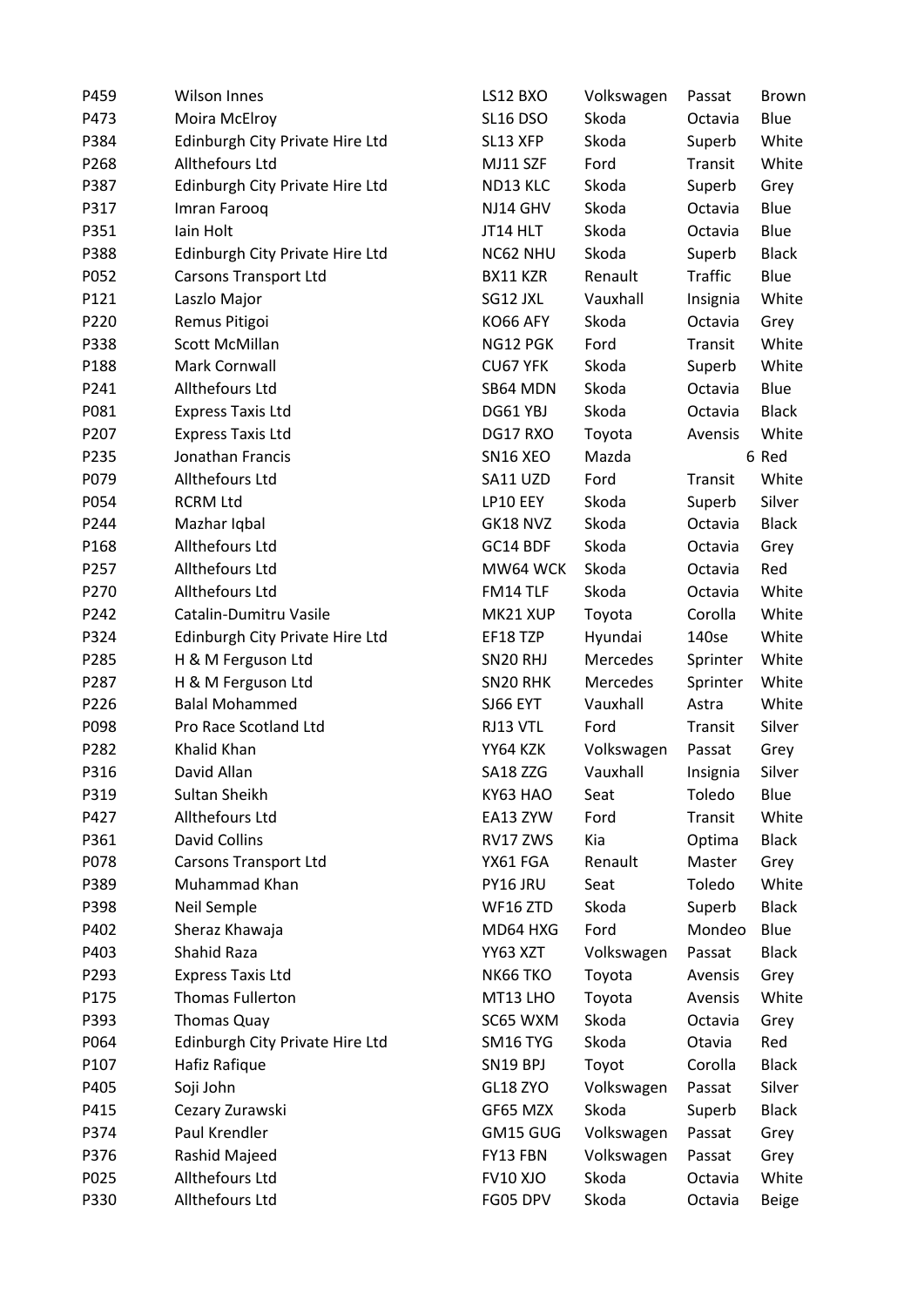| P080 | <b>Brian Arthur</b>                   | GM14 NDX | Volkswagen | Passat         | Silver       |
|------|---------------------------------------|----------|------------|----------------|--------------|
| P158 | Muhammad Hafeez                       | MJ71 ZPU | Toyota     | Corolla        | Silver       |
| P162 | H & M Ferguson Ltd                    | SN19 LCL | Mercedes   | Sprinter       | White        |
| P191 | H & M Ferguson Ltd                    | SN19 LCJ | Mercedes   | Sprinter       | White        |
| P199 | <b>Robert Cairns</b>                  | YM16 CYZ | Skoda      | Octavia        | <b>Brown</b> |
| P306 | <b>Mohammed Ahmed</b>                 | ND16 OJB | Dacia      | Logan          | Red          |
| P128 | Marian Raducanu                       | OY12 JLV | Skoda      | Superb         | Maroon       |
| P146 | Get-Lifted Private Hire Ltd           | DY16 XGR | Vauxhall   | Insignia       | White        |
| P135 | Attila Lobovics                       | EA15 PBY | Ford       | Mondeo         | Grey         |
| P229 | Zsolt Szabo                           | KM70 NJU | Hyundai    | loniq          | <b>Black</b> |
| P230 | Aleshia Njie                          | SL16 YJS | Skoda      | Octavia        | Grey         |
| P332 | Allthefours Ltd                       | YH66 GUE | Skoda      | Octavia        | White        |
| P372 | Dipendra Basnet                       | FE67 PYS | Toyota     | Avensis        | <b>Black</b> |
| P344 | Allthefours Ltd                       | BG60 XLB | Ford       | Transit        | Blue         |
| P124 | <b>Richard Maloney</b>                | DA66 LWD | Skoda      | Octavia        | White        |
| P105 | Edinburgh City Private Hire Ltd       | GL19 SVD | Skoda      | Octavia        | Silver       |
| P126 | <b>Thomas Fullerton</b>               | YA11 FBL | Volkswage  | Passat         | Grey         |
| P008 | Alexander Hay                         | RF19 HBD | Kia        | Ceed           | Red          |
| P406 | Raja Kayani                           | SG19 EEK | Dacia      | Logan          | White        |
| P259 | West Lothian Premier Private Hire LLP | GM65 PKZ | Volkswagen | Passat         | <b>Black</b> |
| P130 | Allthefours Ltd                       | MC16 PFG | Skoda      | Octavia        | White        |
| P002 | Samuel Douglas                        | MJ62 UOM | Peugeot    | Boxer          | White        |
| P033 | <b>Carsons Transport Ltd</b>          | YX64 FXG | Renault    | Master         | Blue         |
| P228 | <b>Thomas Fullerton</b>               | SC13 HMG | Volkswagen | Passat         | Silver       |
| P399 | <b>Edward McLaughlin</b>              | GM65 WXG | Skoda      | Octavia        | <b>Beige</b> |
| P056 | Muhammad Farooqui                     | SM17 LGK | Skoda      | Octavia        | Red          |
| P023 | H & M Ferguson Ltd                    | SN70 OVJ | Mercedes   | Sprinter       | White        |
| P030 | H & M Ferguson Ltd                    | SN70 OVK | Mercedes   | Sprinter       | White        |
| P152 | Premier Transport West Lothian Ltd    | M44 WLT  | Volkswagen | Passat         | Silver       |
| P289 | H & M Ferguson Ltd                    | SM17 TJY | Mercedes   | Sprinter       | White        |
| P001 | New Lothian Radio Cars                | KS66 EVR | Skoda      | Octavia        | Blue         |
| P049 | <b>Andrew Grant</b>                   | GD65 WKT | Volkswagen | Passat         | Silver       |
| P150 | Allan Gibson                          | FY13 EOE | Skoda      | Rapid          | Red          |
| P010 | Greig Drysdale                        | SB62 VDG | Vauxhall   | Insignia       | Silver       |
| P045 | <b>Anne Rarity</b>                    | DE17 DTX | Toyota     | Avensis        | White        |
| P011 | James Connelly                        | TX11 JAM | Toyota     | Auris          | <b>Black</b> |
| P032 | Piotr Walerowski                      | PK09 XAG | Volkswagen | Golf           | Blue         |
| P160 | Philip Brand                          | VK12 VNM | Vauxahall  | Insignia       | Silver       |
| P036 | Khurram Mirza                         | GD65 WMA | Volkswagen | Passat         | Grey         |
| P060 | Allthefours Ltd                       | NX63 MFE | Renault    | <b>Traffic</b> | Silver       |
| P046 | Allthefours Ltd                       | VU14 DFP | Renault    | <b>Traffic</b> | White        |
| P075 | Elaine Mann                           | NJ17 VRN | Toyota     | Avensis        | White        |
| P100 | Allthefours Ltd                       | YC14 NMO | Renault    | <b>Traffic</b> | Silver       |
| P101 | <b>Alana Haines</b>                   | WX16 ZXF | Skoda      | Octavia        | <b>Brown</b> |
| P015 | Muhammad Iqbal                        | FM18 UJT | Toyota     | Auris          | <b>Black</b> |
| P109 | Peter McPhee                          | MW16 LVK | Toyota     | Auris          | <b>Black</b> |
| P120 | Wayne Horton                          | EK68 LRY | Hyundai    | loniq          | Silver       |
| P095 | <b>Carsons Transport Ltd</b>          | BX14 NVD | Renault    | Master         | Grey         |
| P134 | Allthefours Ltd                       | NX63 MDZ | Renault    | Traffic        | Silver       |
| P117 | Tracey Jackson                        | FY18 ODB | Toyota     | Avensis        | White        |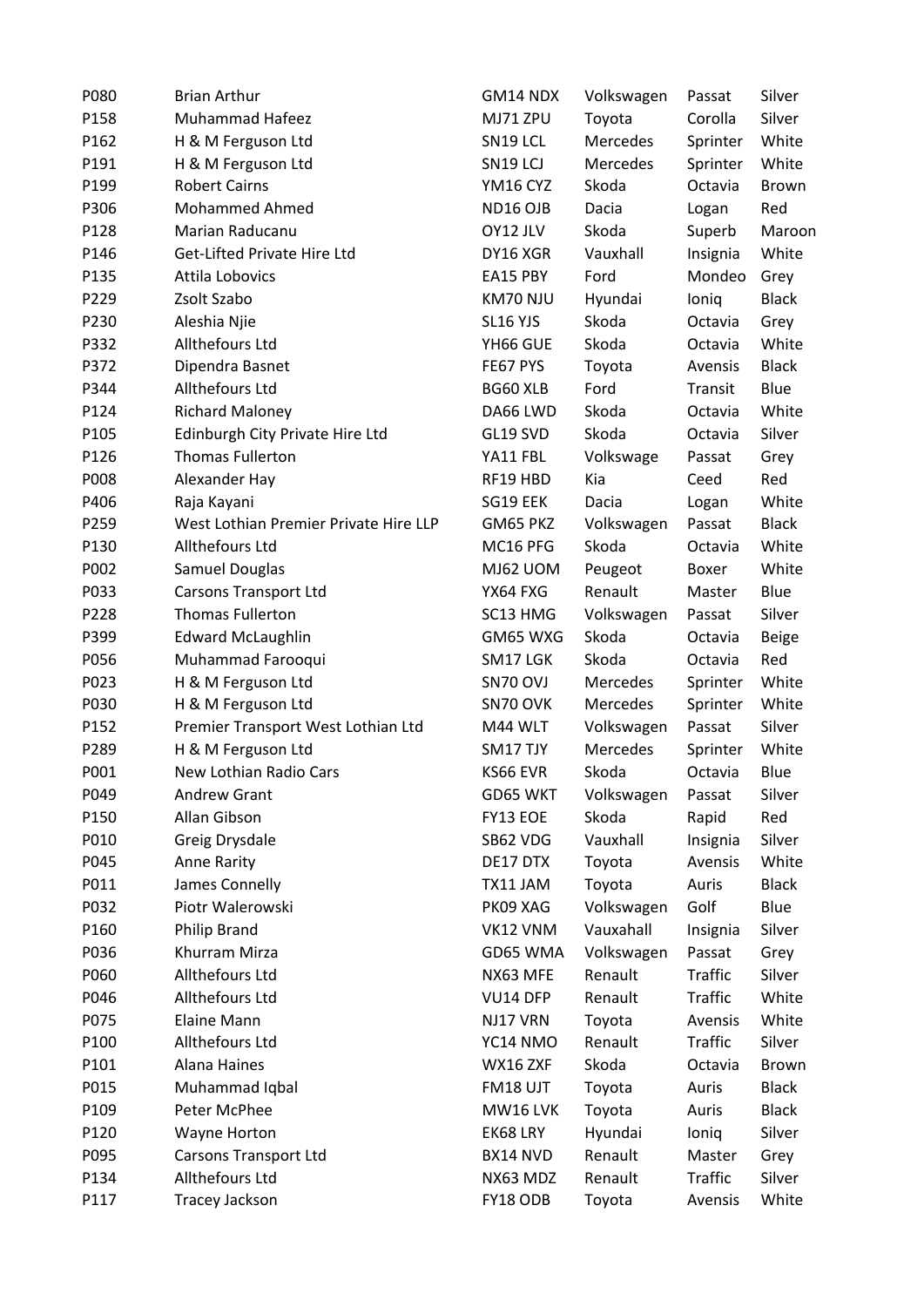| P141 | Koloman Jakab                   | KU13 WFT        | Seat       | Toledo         | Grey          |
|------|---------------------------------|-----------------|------------|----------------|---------------|
| P144 | <b>Israr Ahmad</b>              | GF15 FVB        | Volkswagen | Passat         | Silver        |
| P149 | Robert Whitefield               | SM21 CYT        | Toyota     | Corolla        | Grey          |
| P185 | Scott McMillan                  | YY61 OHC        | Ford       | Transit        | White         |
| P166 | Laurence Keast                  | FR62 MVS        | Volkswagen | Passat         | Silver        |
| P180 | <b>Richard Maloney</b>          | SB69 SOE        | Dacia      | Logan          | White         |
| P093 | H & M Ferguson Ltd              | SM71 TXV        | Mercedes   | Sprinter       | White         |
| P094 | H & M Ferguson Ltd              | <b>SN22 OTR</b> | Mercedes   | Sprinter       | White         |
| P209 | Get-Lifted Private Hire Ltd     | SB67 WUE        | Hyundai    | i40            | White         |
| P216 | Allthefours Ltd                 | DY65 NTM        | Vauxhall   | Vivaro         | White         |
| P176 | David Paton                     | PK60 BFL        | Vauxhall   | Insignia       | <b>Black</b>  |
| P005 | Scott Kemp                      | SE65 GZB        | Volkswagen | Jetta          | Blue          |
| P154 | Shabbhi Shah                    | PN15 OVO        | Volkswagen | Passat         | Silver        |
| P250 | <b>Thomas McDonald</b>          | YT71 HFF        | Toyota     | Corolla        | Silver        |
| P272 | Allthefours Ltd                 | FP14 EFV        | Vauxhall   | Vivaro         | Grey          |
| P178 | <b>Mohammed Shabbir</b>         | PY16 BYD        | Seat       | Toledo         | Blue          |
| P004 | New Lothian Radio Cars          | FM15 EPC        | Seat       | Toledo         | Blue          |
| P029 | Muhammad Tariq                  | YY08 UMM        | Skoda      | Octavia        | Green         |
| P113 | Edinburgh City Private Hire Ltd | FL16 VNS        | Volkswagen | Passat         | <b>Black</b>  |
| P042 | William Scotland                | SK18 KKH        | Toyota     | Auris          | <b>Black</b>  |
| P245 | Scott Orr                       | MA71 AUP        | Toyota     | Corolla        | Silver        |
| P024 | Edinburgh City Private Hire Ltd | GL69 VJY        | Skoda      | Octavia        | <b>Black</b>  |
| P037 | Douglas Meechan                 | ME08 CAN        | Skoda      | Octavia        | Red           |
| P038 | Rohail Iqbal                    | FV59 WXF        | Toyota     | Avensis        | Grey          |
| P072 | <b>Brian Arthur</b>             | NG62 DTY        | Skoda      | Octavia        | White         |
| P159 | Fraser McLay                    | SN65 AAZ        | Mercedes   | Sprinter       | White         |
| P088 | Jerzy Chlebowski                | DA16 ZBG        | Skoda      | Superb         | Blue          |
| P171 | Jordan Brown                    | VA65 KHD        | Vauxhall   | Insignia       | Red           |
| P174 | <b>Tariq Javed</b>              | GM15 ZKG        | Volkswagen | Passat         | Blue          |
| P275 | Allthefours Ltd                 | DY66 UTE        | Vauxhall   | Vivaro         | White         |
| P276 | Allthefours Ltd                 | DG13 LAE        | Vauxhall   | Vivaro         | Blue          |
| P196 | Levent Atalay                   | GL64 MWU        | Skoda      | Octavia        | <b>Beige</b>  |
| P204 | <b>Stuart Ferguson</b>          | MJ71 ZKB        | Toyota     | Corolla        | <b>Black</b>  |
| P246 | Damian Lewandowski              | <b>EN69 GHK</b> | Hyundai    | loniq          | <b>Black</b>  |
| P247 | Kamran Ashraf                   | KD16 NUU        | Audi       | A <sub>6</sub> | White         |
| P310 | Zoltan Csicsvak                 | SO10 ZOL        | Audi       | A <sub>6</sub> | <b>Black</b>  |
| P177 | William Whitefield              | SL69 BCY        | Ford       | Mondeo         | White         |
| P068 | Andrew Legget                   | AK68 CVE        | Hyundai    | loniq          | <b>Black</b>  |
| P355 | Ion Marcoci                     | MM71 JUE        | Toyota     | Corolla        | White         |
| P212 | Sandor Kiss                     | SF14 ZTL        | Toyota     | Auris          | <b>Bronze</b> |
| P224 | Waqar Hussain                   | FH13 BYS        | Toyota     | Avensis        | <b>Black</b>  |
| P325 | Edinburgh City Private Hire Ltd | GR61 GDR        | Ford       | Focus          | Silver        |
| P067 | Raheel Badshah                  | SJ11 MVW        | Toyota     | Avensis        | Grey          |
| P116 | Scott Kemp                      | GD66 PXS        | Skoda      | Octavia        | White         |
| P255 | Faisal Warriach                 | NK17 ZBZ        | Infiniti   | Q30            | White         |
| P034 | <b>Tareg Saadeh</b>             | OU64 OYL        | Skoda      | Octavia        | Silver        |
| P112 | Kacper Bulczak                  | SD68 VNY        | Skoda      | Octavia        | Silver        |
| P084 | Jacek Wasik                     | ST22 BPX        | Ford       | Mondeo         | Red           |
| P153 | Trisztan Sztyehlik              | BD61 RDZ        | Volkswagen | Passat         | White         |
| P249 | Shahid Ali                      | KM13 UCC        | Seat       | Toledo         | Red           |
|      |                                 |                 |            |                |               |